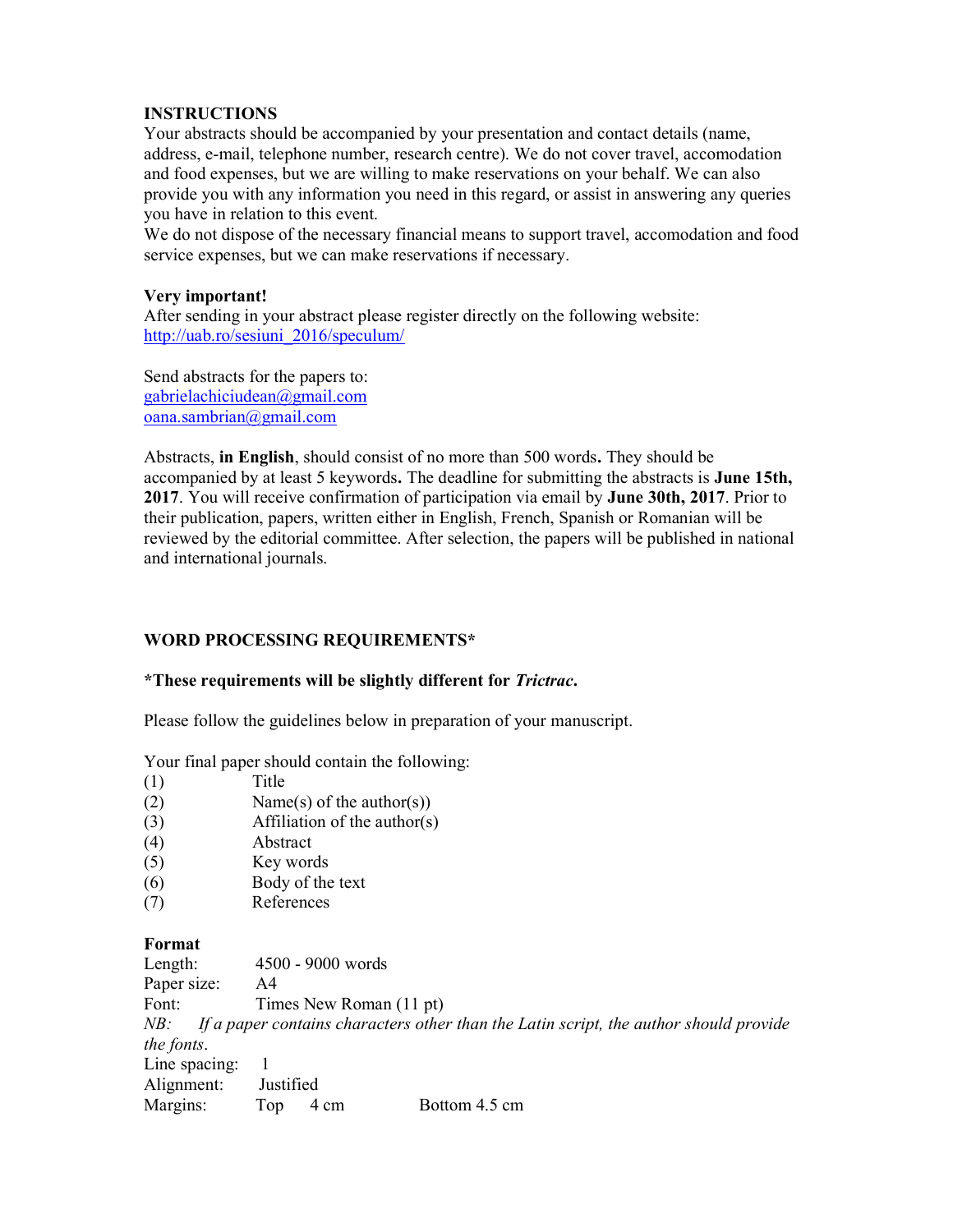Left  $3.5 \text{ cm}$  Right  $4 \text{ cm}$ Page numbers: Do not insert page numbers

(1) Title: bold capitals, centered, TNR (12 pt)

- (2) Author's name: bold, centered, TNR (12 pt)
- (3) Affiliation: below author's name, regular font, TNR (11 pt)
- (4) Abstract

An abstract of up to 500 words should precede the body of the text (TNR, 10 pt). The first line should start with the entry Abstract

## (5) Key words

Please include up to five key words next to the entry Key words: (TNR, 10 pt). e.g.

# DEVELOPING TRANSLATION TECHNIQUES IN A BUSINESS ENGLISH CLASSROOM

# Carmen Silva

1 Decembrie 1918 University of Alba Iulia, Romania

## Abstract

This article brings forth a possible teaching paradigm that re-evaluates the pedagogical benefits of teaching translation techniques to business students. While rejecting the one-sided structural/grammatical translation method, we propose a model based on the Lexical Approach which draws on the lexical, paradigmatic, as well as syntagmatic equivalence between the source language and the target language.

Key words: Translation competence; Translation skills; Translation education; Equivalence.

# (6) Body of the text: regular font, TNR (11 pt)

#### Headings: bold, aligned left, separated from the text by a blank line Emphasis

Bold should only be used for the title, subtitles, and headings.

Italics should be used for emphasis, examples interpolated in the text, non-English words and book/journal titles.

'Single quotation marks' enclose translations, e.g. Romanian active circulante 'current assets'. "Double quotation marks" enclose brief citations running in the text (longer quotations,

indented on all sides, are not put between quotation marks).

# Footnotes: regular font, TNR (9 pt)

Footnotes should be marked consecutively throughout the text by a number directly following a punctuation mark.

# Figures, tables etc.

Figures, tables etc. should be provided on a separate page (with appropriate reference in the text) or inserted as moveable objects in the text.

# Citations and quotations

Citations and quotations are followed by parentheses containing author's surname, year of publication and a reference to page(s) – e.g. (Popescu 2004: 45). Brief citations are interpolated in the text, between double quotation marks. Longer quotations (5-10 lines)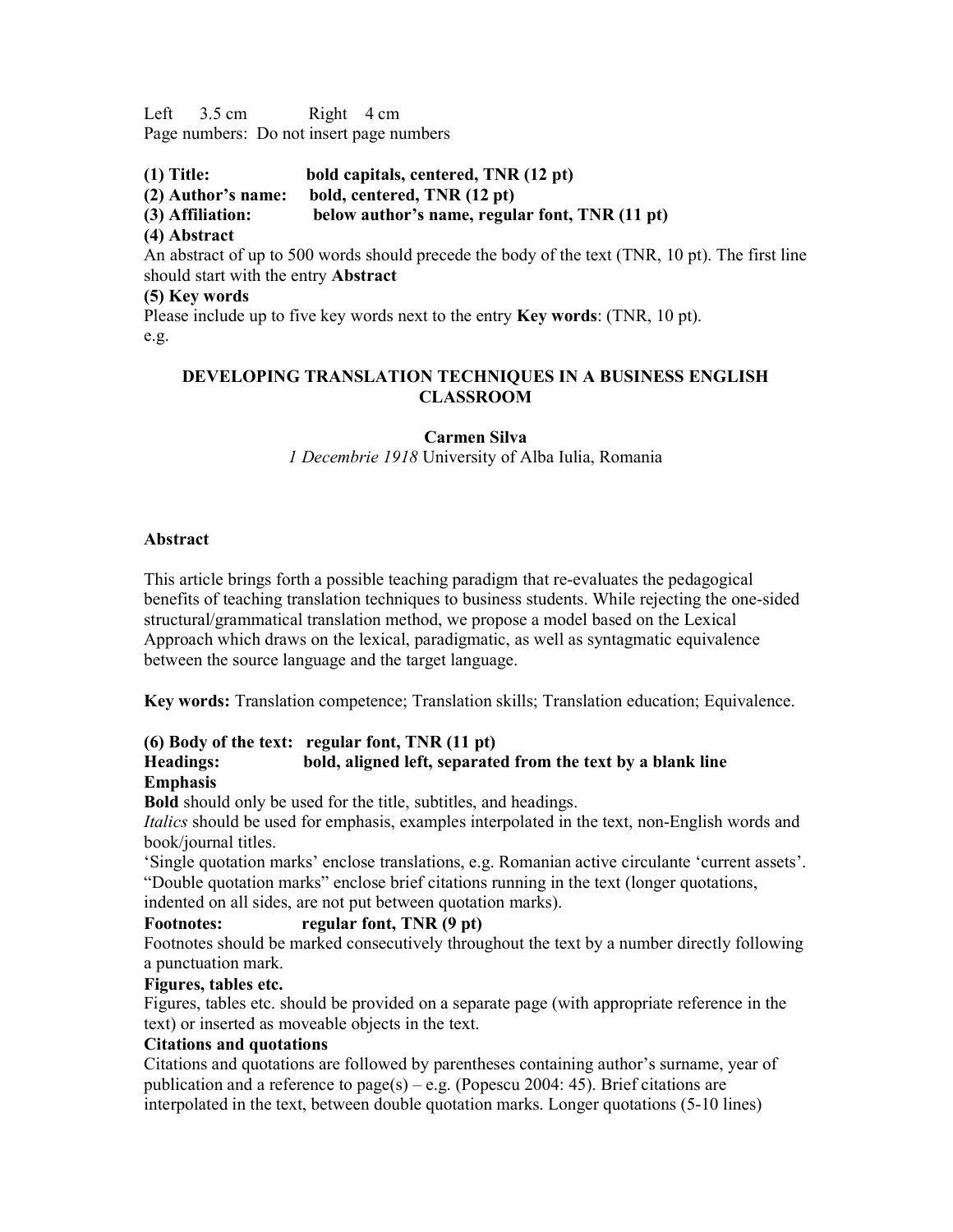should appear as separate blocks, indented left and right and separated from the text by an extra-line space above and below, without quotation marks.

## (7) References: regular font, TNR  $(10 \text{ pt})$

References should be indicated in the typescript by giving the author's name, with the year of publication in parentheses - e.g. (Popescu 2004: 45). If several papers by the same author from the same year are cited, a, b, c, etc. should be put after the year of publication. The references should be listed in full at the end of the paper in the following standard form: For books:

- single author:

Handy, C.B. (1985). Understanding organizations. Harmondsworth: Penguin.

- multiple authors:

When a work has up to (and including) six authors, cite all authors. When a work has more than six authors cite the first six followed by "et al."

Festinger, L., Riecken, H., & Schachter, S. (1956). When prophecy fails. Minneapolis: University of Minnesota Press.

- items in an anthology/chapter in edited book:

Rubenstein, J.P. (1967). The effect of television violence on small children. In B.F. Kane (Ed.), Television and juvenile psychological development (pp. 112-134). New York: American Psychological Society.

- chapter in a volume in a series:

Maccoby, E.E., & Martin, J. (1983). Socialization in the context of the family: Parent-child interaction. In P.H. Mussen (Series Ed.) & E.M. Hetherington (Vol. Ed.), Handbook of child psychology: Vol. 4. Socialization, personality, and social development (4th ed., pp. 1-101). New York: Wiley.

- translated works:

Freud, S. (1970). An outline of psychoanalysis (J. Strachey, Trans.). New York: Norton. (Original work published 1940)

- proceedings:

Deci, E.L., & Ryan, R.M. (1991). A motivational approach to self: Integration in personality. In R. Dienstbier (Ed.), Nebraska Symposium on Motivation: Vol. 38. Perspectives on motivation (pp. 237-288). Lincoln: University of Nebraska Press.

#### For articles:

- articles in journals:

Boschhuizen, R., & Brinkman, F.G. (1991). A proposal for a teaching strategy based on preinstructional ideas of pupils. European Journal of Teacher Education, 14(1), 45-56.

- articles in monthly periodicals:

Chandler-Crisp, S. (1988, May). "Aerobic writing": a writing practice model. Writing Lab Newsletter, pp. 9-11.

- articles in weekly periodicals:

Kauffmann, S. (1993, October 18). On films: class consciousness. The New Republic, p.30.